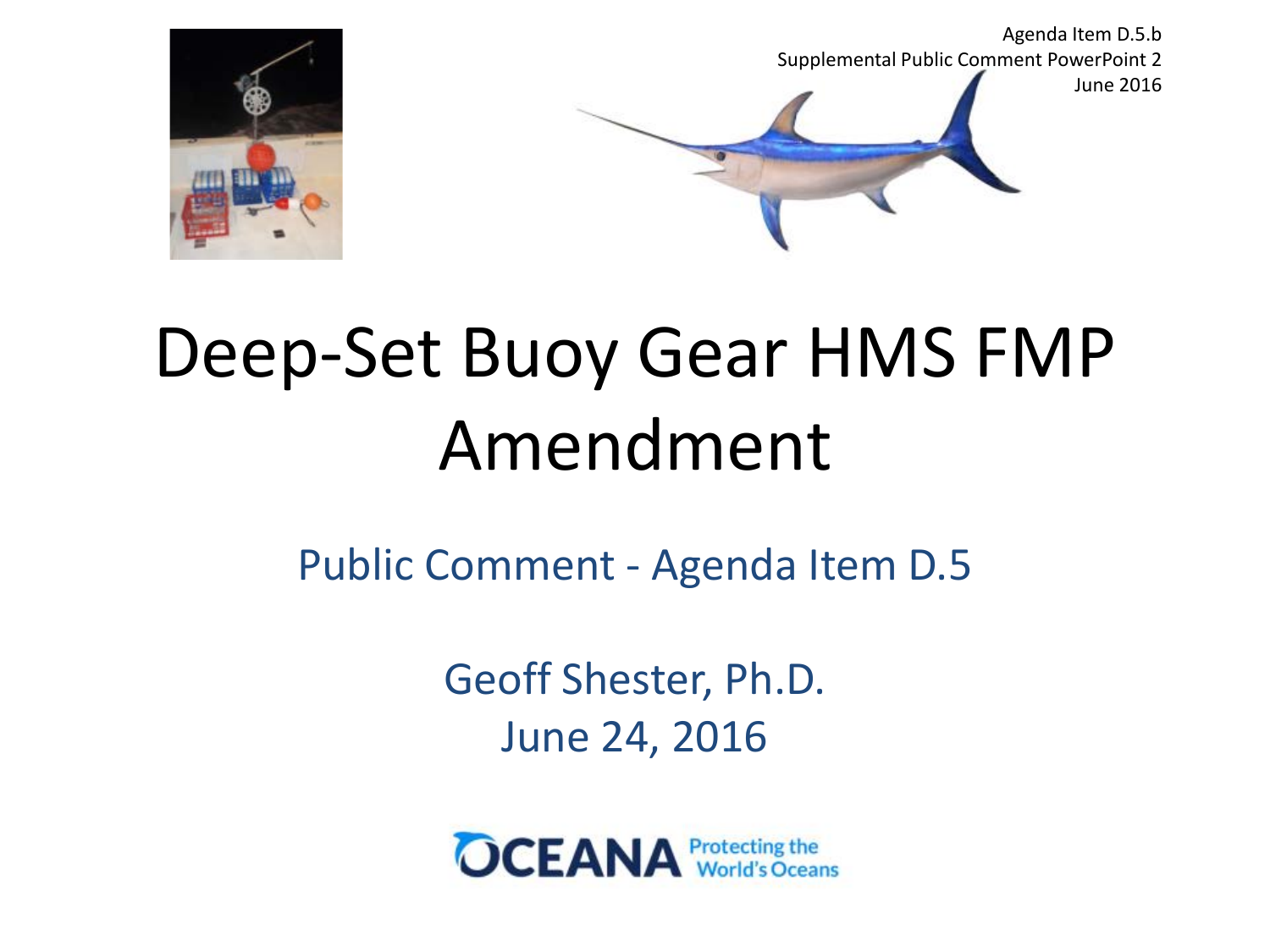# Night



#### **Drift gillnets**

- Surface fishing at night
- 64% discard rate
- More cetacean bycatch than all other US West Coast and Alaska fisheries combined
- Frequent interactions with protected species



#### **Deep-set buoy gear**

- Deep fishing in day
- 97% marketable species
- Minimal bycatch mortality
- No protected species mortality to date
- Profitable, higher value catch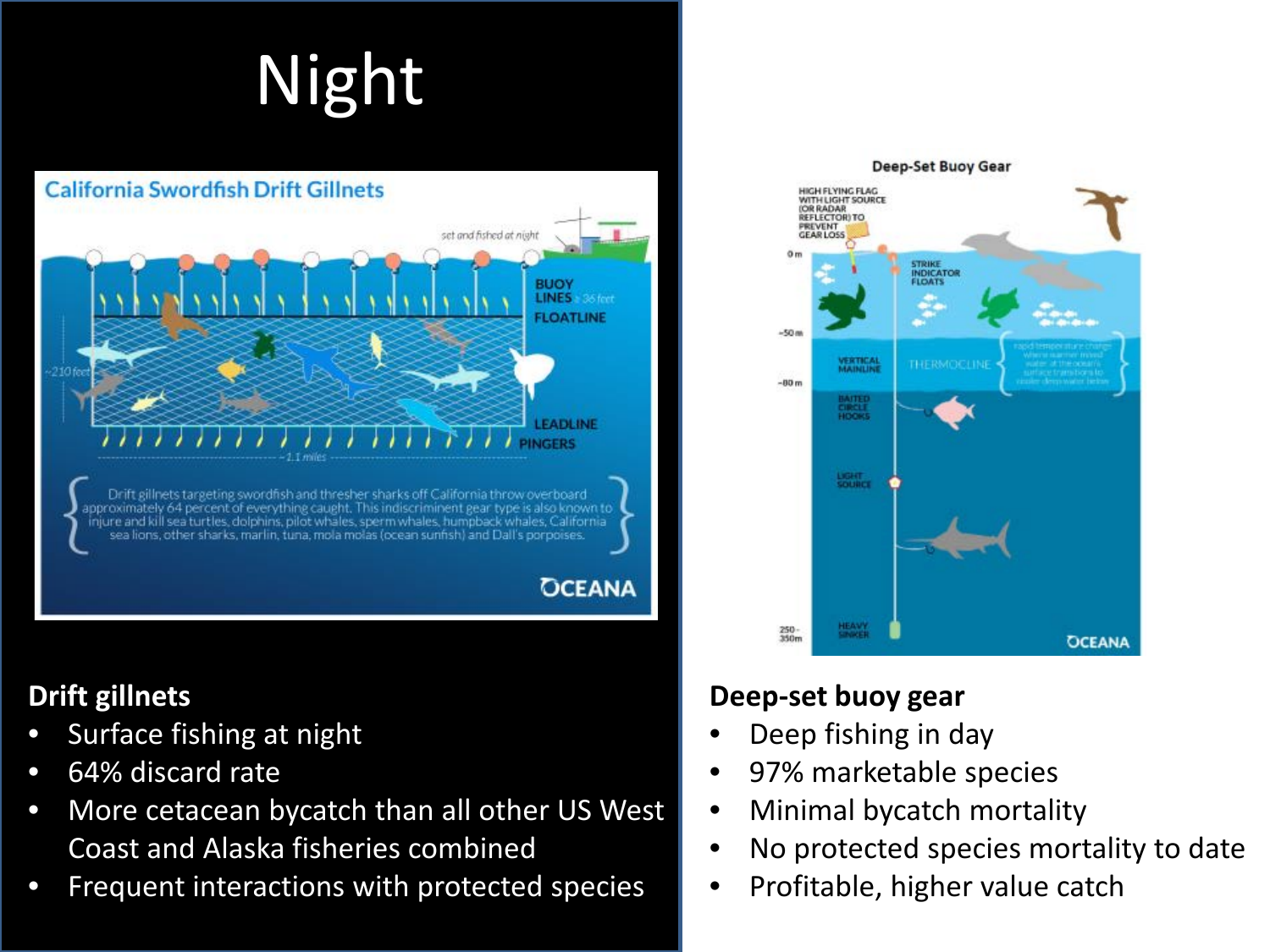# Purpose and need

- Swordfish Management & Monitoring Plan
	- Support economically viable West Coast swordfish fishery
	- Reduce protected species bycatch
	- Reduce unmarketable finfish catch



- DSBG authorization provides opportunity:
	- Incentivize voluntary transition from DGN to DSBG
	- Provide new fishing opportunity, increase swordfish landings
	- Provide compensation for moving away from DGN

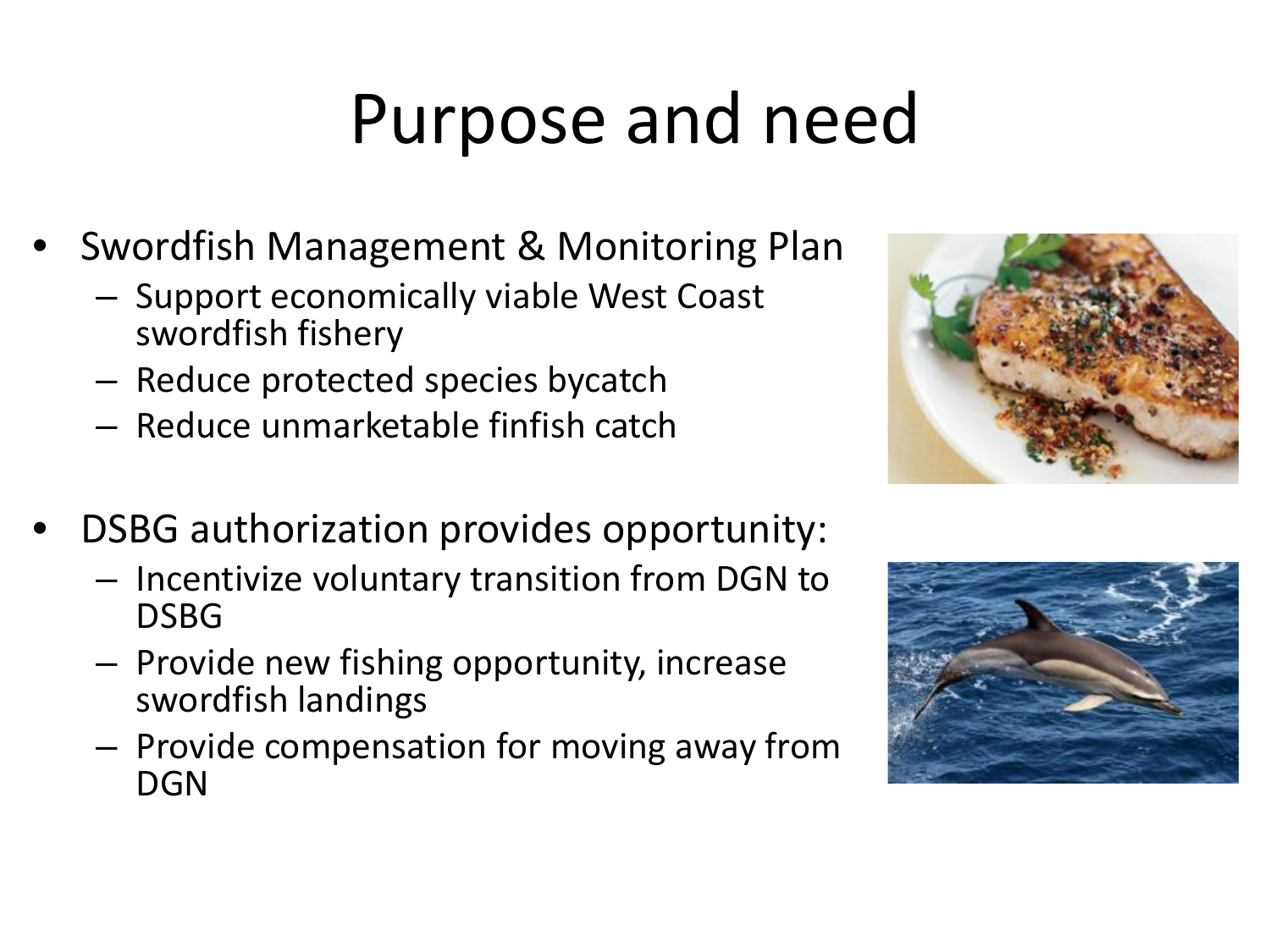# Authorize Deep-Set Buoy Gear

- Gear configuration should match EFPs
	- (max 10 pieces of gear/ permit; active tending, etc.)
- Time-area closures
	- Provide DSBG access to PLCA, federal waters, prevent targeting other species....
- **Monitoring** 
	- Pilot initial observer program to confirm bycatch remains low
	- Explore electronic monitoring
- Potential training on effective use

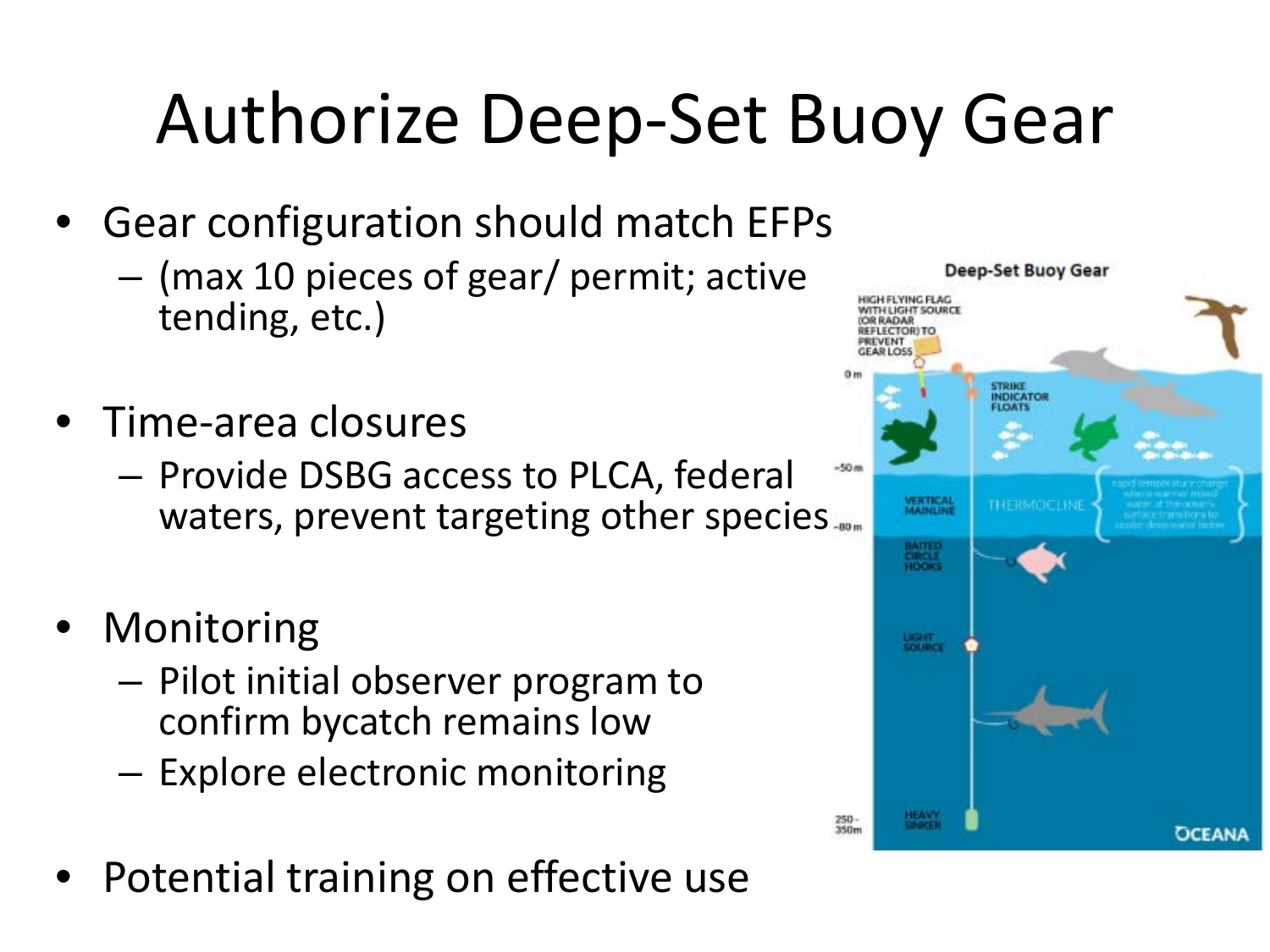# Permitting Considerations

- Phased approach to permitting DSBG
	- Prevent gear conflicts



- Initial permits should be issued based on:
	- Participation in DSBG EFPs
	- DGN permit holders
	- Harpooners with recent swordfish landings
- DSBG permits should be transferable to other HMS permit holders
- Future modifications to DSBG (i.e., linked buoy gear) would be tied to same DSBG permits
- DGN permits become non-transferable and/or sunset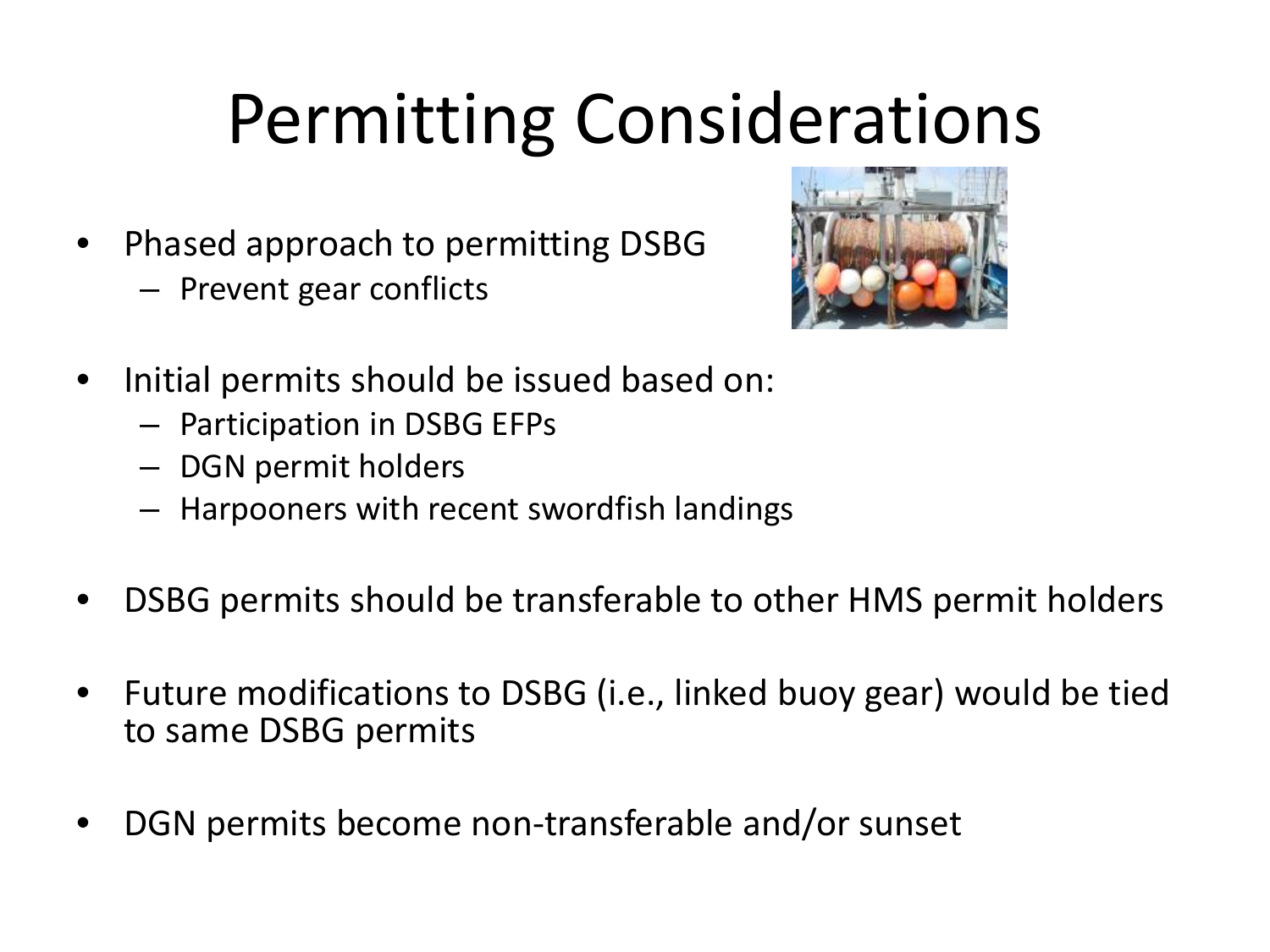### Permit Trade-ins

**Analyze a suite of voluntary options for DGN permit holders:**

**Keep DGN Permit (status quo)**

**Keep DGN & Purchase a Buoy Gear Permit**

**Exchange DGN Permit for Multiple Buoy Gear Permits**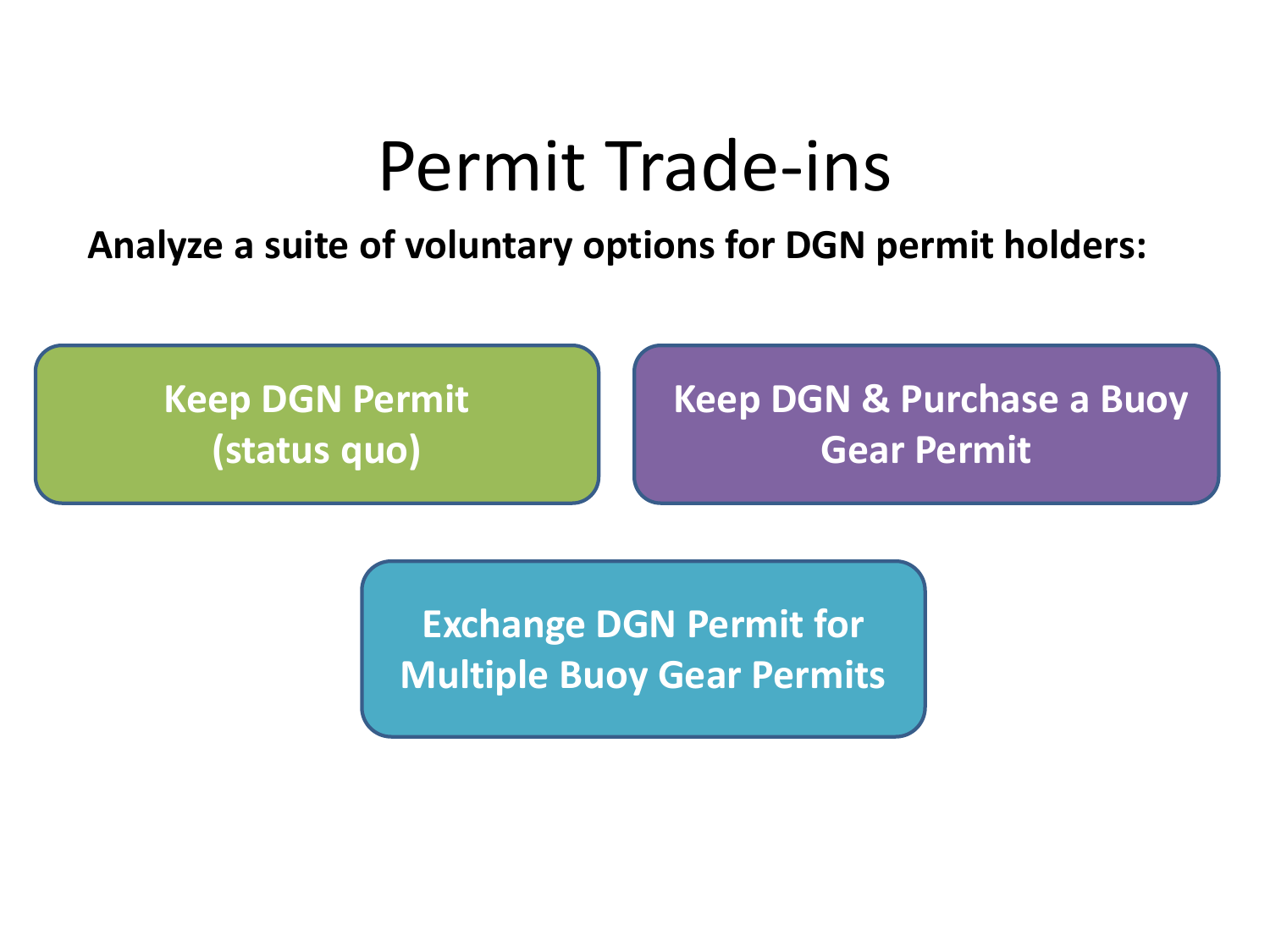## Concurrent & Future Actions Outside FMP Amendment

- Transition fund (Ocean Protection Council)
	- Observer/Monitoring costs
	- Further experiments
	- **Training**
	- Gear acquisition/vessel conversion
	- Depends on fishermen support
- Loans for new gear (California Fisheries Fund)



- Move toward electronic monitoring (funding sources available)
- Future EFPs: Further improvement to DSBG design (linked buoy gear)
- Marketing efforts for DSBG
- Continue efforts toward import restrictions for swordfish fisheries not meeting U.S. standards